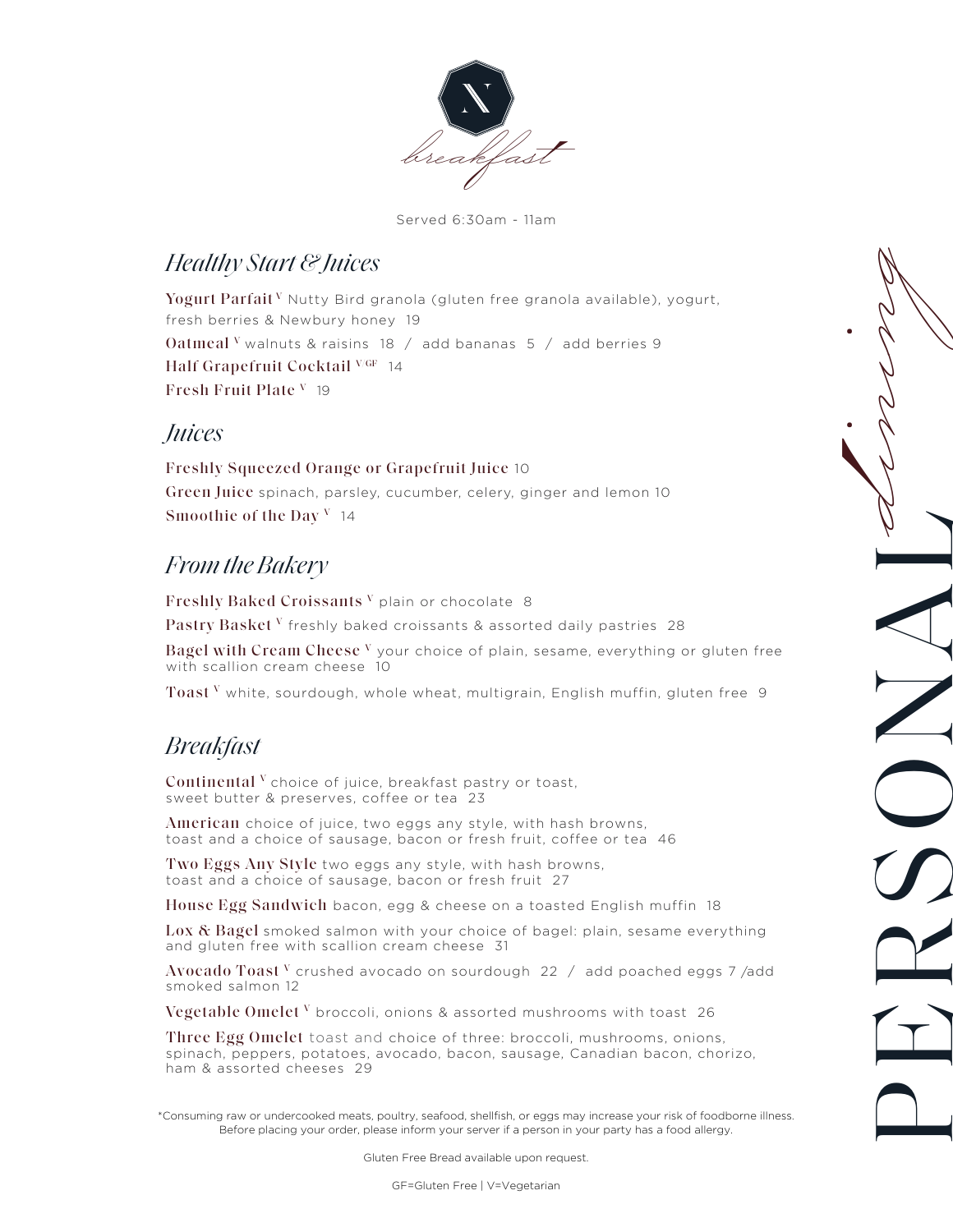

Served 6:30am - 11am

## *Breakfast (cont'd)*

Lobster Benedict poached Maine lobster, challah bread, and hollandaise sauce 38 Eggs Benedict Canadian bacon, English muffin, and hollandaise sauce 29 Florentine Benedict  $V$  spinach, grilled tomato, English muffin, and hollandaise sauce 29

Blueberry Pancakes  $V$  the Chef's secret recipe 24 Thick Cut Challah French Toast V Bragg Farm maple syrup and sliced bananas 24

## *Sides 9*

Hash Browns V / Pork or Chicken Sausage / Bacon / Avocado V

# *Kids Breakfast Menu 15*

Eggs Any Style hash browns, toast and a choice of sausage, bacon or fresh fruit

Silver Dollar Pancakes V chocolate chip, blueberry or classic French Toast V



PERSONAL *dining*

\*Consuming raw or undercooked meats, poultry, seafood, shellfish, or eggs may increase your risk of foodborne illness. Before placing your order, please inform your server if a person in your party has a food allergy.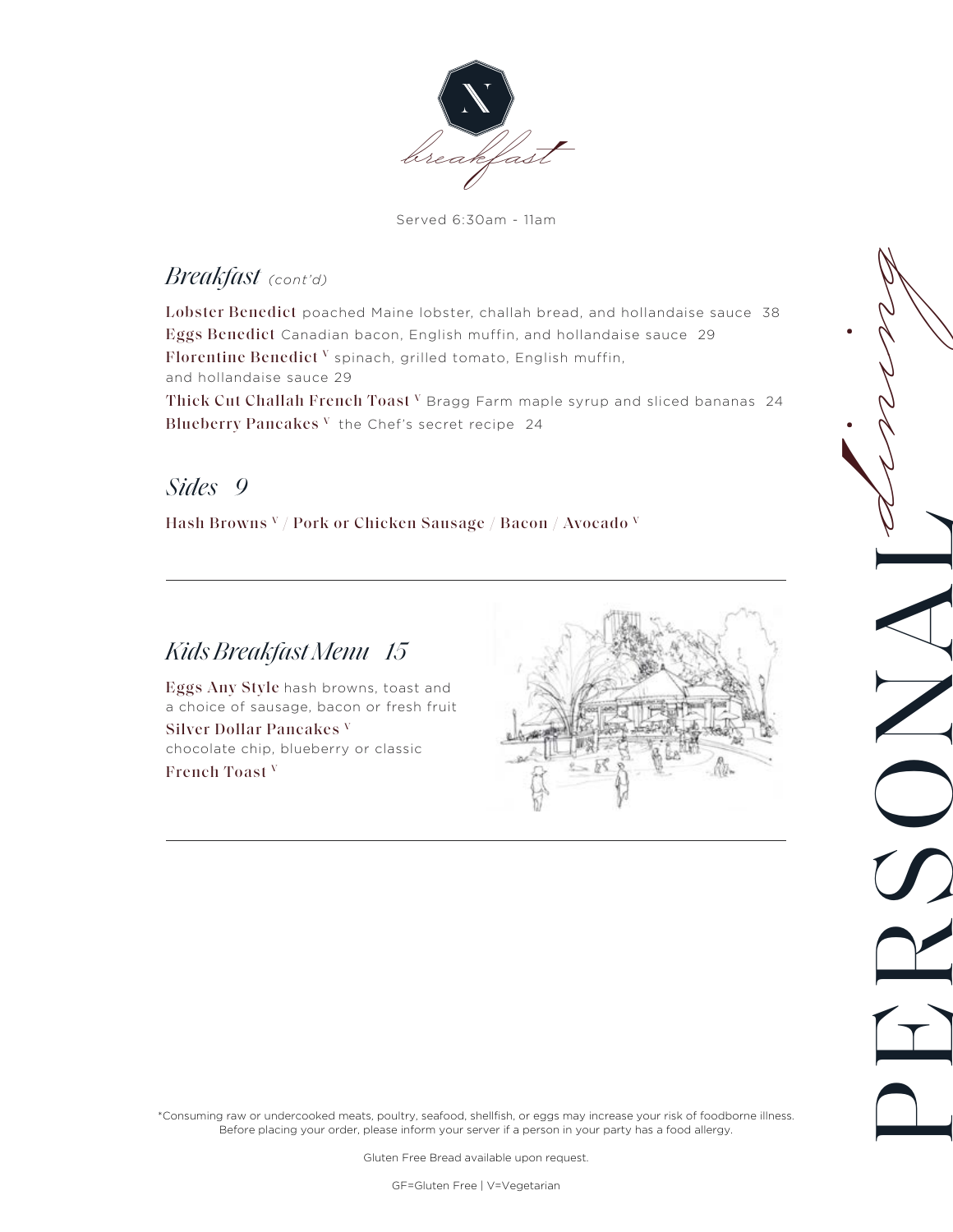

Available 11am - 10pm

# *Appetizers*

Our Signature Spicy Pink Lobster Chowder poached Maine lobster & Calabrian chili 25 Butternut Squash Soup <sup>GF</sup> crème fraîche, bacon and toasted pumpkin seeds 17 Our French Fries VGF freshly cut in house daily 14 Deviled Eggs V dijon, smoked paprika, capers 22 Pigs in a Blanket 100% Wagyu Beef, freshly baked in house 17 House Meatballs beef and pork meatballs, marinara sauce, parmesan cheese 23 Beef Tartare Tabasco, shallots, dijonnaise & toast points 26 Ruby Red Shrimp Cocktail GF Old Bay seasoning, cocktail sauce 29 Crispy Maine Crab Cake pickled mustard, remoulade, arugula 29 Half Dozen Oysters GF served raw with red wine mignonette and sliced cucumber *available broiled with lemon, butter and parsley* 27 Kaluga Caviar (1 oz.) accompaniment of honey, truffle, ricotta and chive on brioche 79

# *Salads*

add grilled chicken paillard 12 / add grilled shrimp 15 Cobb Salad GF roasted chicken, avocado, bacon, tomato, egg, dijon vinaigrette dressing 27 Caesar Salad baby gem, white anchovies, garlic croutons 24

PERSONAL *dining*

Avocado Louie GF Jumbo lump crab, Hawaiian heart of palm, house thousand island 38

# *Sandwiches*

The Street Bar Burger brioche bun, caramelized onion, aged cheddar, red o<sup>nion,</sup> dijonnaise, pickles 28 *(choice of french fries or side salad)* 

Hand Carved Club Sandwich carved turkey breast, dijonnaise, bacon, fried e<sup>gg,</sup> sliced tomatoes 24

\*Consuming raw or undercooked meats, poultry, seafood, shellfish, or eggs may increase your risk of foodborne illness. Before placing your order, please inform your server if a person in your party has a food allergy.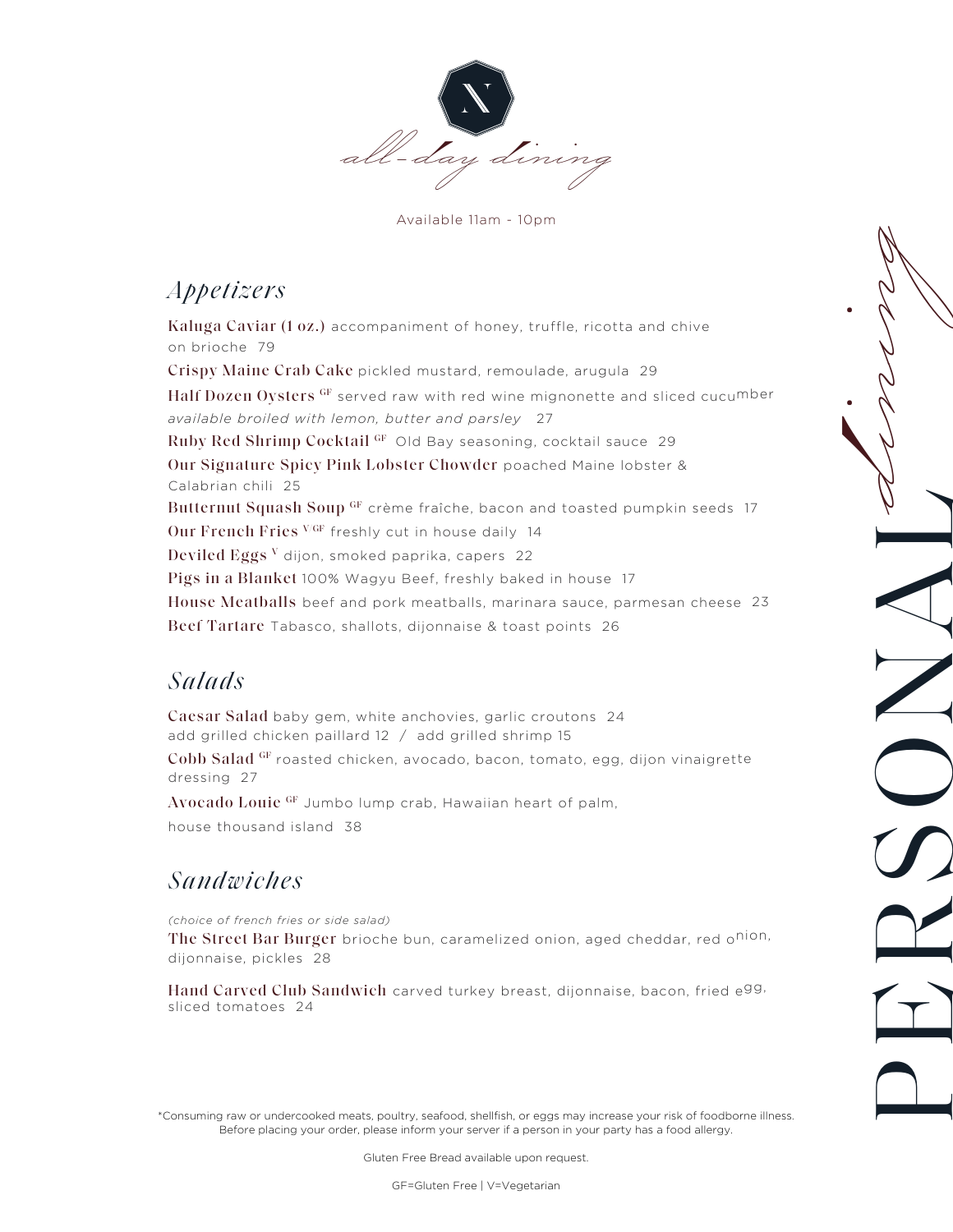

Available 11am - 10pm

### *Entrees*

 Rigatoni Pomodoro or Bolognese 22 / 28 Roasted Half Chicken GF with zesty vinaigrette 36 *Gluten free pasta available upon request* 

#### *From the Grill GF*

Grilled Gulf Shrimp 34 Grilled Gulf Shrimp <sup>34</sup> Mediterranean Branzino Prime Aged NY Strip Steak <sup>59</sup> Filet Mignon <sup>48</sup>

 40 Filet Mignon 48

PERSONAL *dining*

*Sauces V/GF* 

Black Truffle / Au Poivre / Horseradish Meunière / Salsa Verde

# *Sides V /GF 1<sup>4</sup>*

Steamed Broccolini / Roasted Mushrooms / Fingerling Potatoes / Whipped Potatoes / Fries

## *Desserts 16*

Hot Fudge Sundae vanilla and chocolate ice cream, brownies, cherry, candied peanuts, whipped cream Chocolate Cake raspberry, hazelnut Apple Caramel Cheesecake house-made whipped cream Ice Cream GF (3 scoops): chocolate, vanilla, strawberry Sorbet GF (3 scoops): orange, lemon, raspberry

## *Kids Menu 15*

*(choice of one side)* 

Cheeseburger / Spaghetti Marinara V / Grilled Cheese V / Pigs in a Blanket / Chicken Tenders

*Sides 8* 

#### French Fries V / Mashed Potatoes V / Steamed Broccolini V/GF

\*Consuming raw or undercooked meats, poultry, seafood, shellfish, or eggs may increase your risk of foodborne illness. Before placing your order, please inform your server if a person in your party has a food allergy.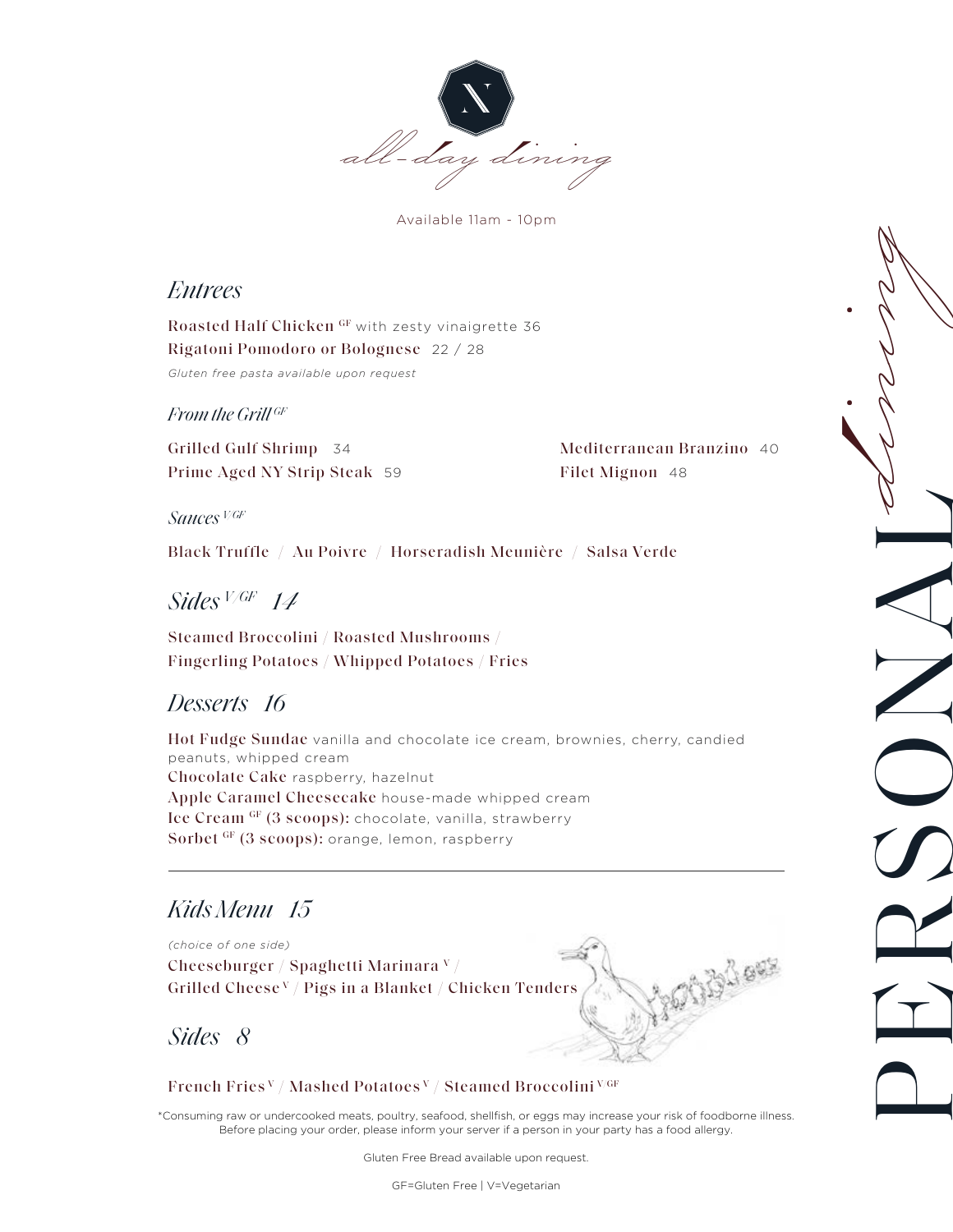

Available 11am - 10pm

The Street Bar Burger 28 Hand Carved Club Sandwich 22 Chicken Parm Hero 26 Our French Fries V/GF freshly cut in house daily 14 *Gluten free pasta available upon request*  Caesar Salad 23 / grilled chicken paillard 12 / grilled shrimp 15 Rigatoni Pomodoro or Bolognese 22 / 28 *Overnight Menu* (Available 10pm - 6:30am)

# *Coffee*

The Newbury Black Blend Lady Blue Earl Grey Japanese Sencha Bourbon Vanilla Rooibos Moroccon Mint White Peach Energy Hibiscus Pot of Coffee small 12 / large 16 Espresso 7 / Cappuccino 8 Hot Chocolate 8 Iced Coffee 8 Tea by J'ENWEY TEA CO. 12 J'enwey Boutique Blended Teas

## *All Day Beverages*

Bottled Sparkling Water sm 6 / lg 11 Smoothie of the Day 14 Sodas 6 Lemonade 6 Iced Tea 7 / Arnold Palmer 7 Bottled Still Water sm 6 / lg 11

## *Juices 10*

Freshly Squeezed Orange or Grapefruit Juice Green Juice spinach, parsley, cucumber, celery, ginger and lemon

\*Consuming raw or undercooked meats, poultry, seafood, shellfish, or eggs may increase your risk of foodborne illness. Before placing your order, please inform your server if a person in your party has a food allergy.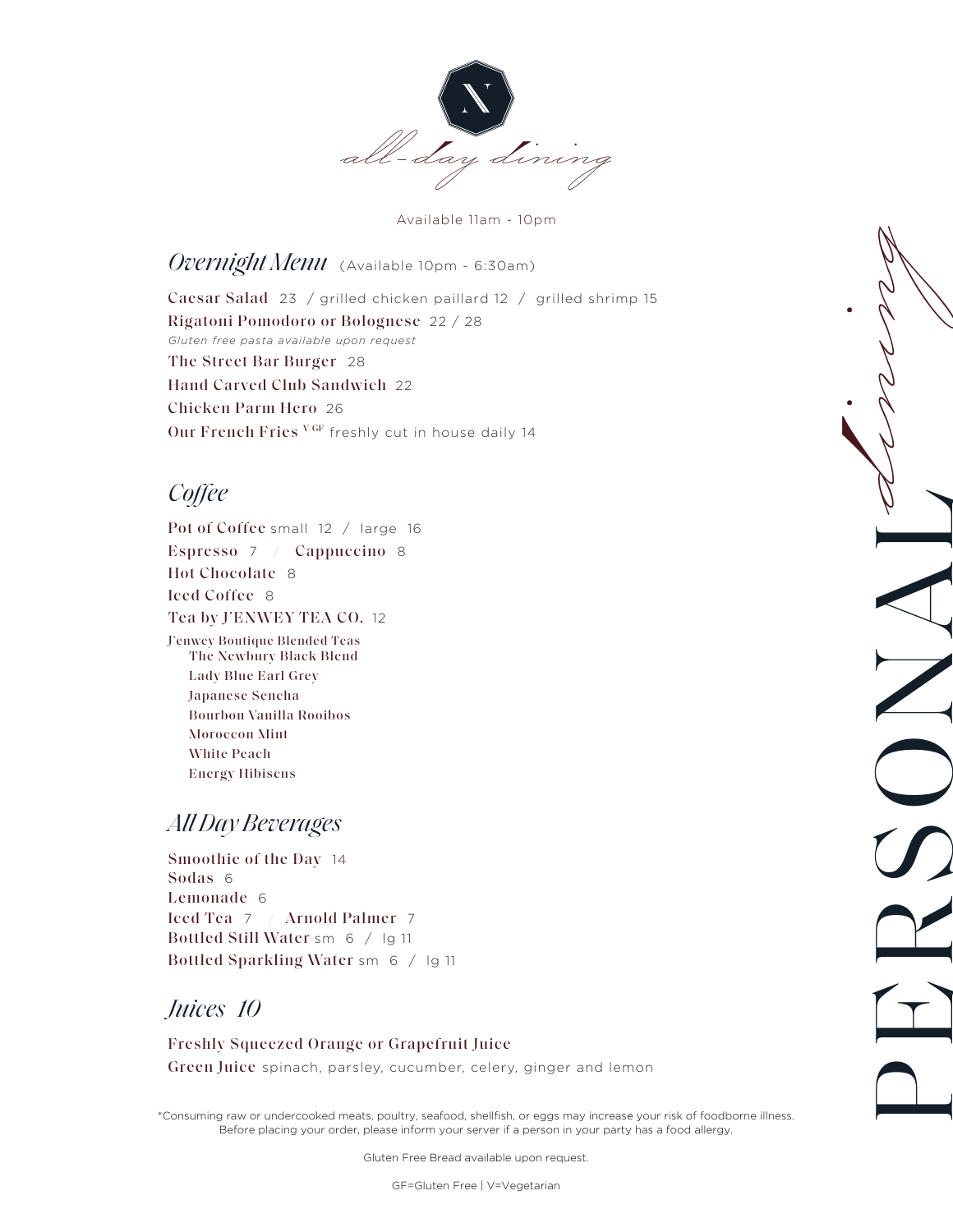

#### *Sparkling*

Prosecco, Luminore Veneto, Italy, NV 18 / 72 Champagne Brut, Veuve Clicquot Yellow Label, NV 35 / 140-Sparkling Brut Rosé, JCB #69 Bourgogne, France 16 / 64 Champagne, Brut Rose, Laurent Perrier, NV 45 / 180

#### *White*

Pinot Grigio, Alois Lageder, Alto Adige, Italy, 2020 14 / 56 Sauvignon Blanc, Les Rabichottes, Pouilly Fume, Loire, France, 2020 18 / 72 Sauvignon Blanc, Cakebread, Napa Valley, 2020 19 / 76 Riesling, Trimbach, Alsace, France, 2019 16 / 64 Viogner, Yalumba, Eden Valley, Australia, 2017 16 / 64 Grüner Veltiner, Loimer Lois, Kamptal, Austria, 2020 16-/ 64-White Blend, Bonny Doon, 'Le Cigare Blanc' Arroyo Seco, California, 2019 14 / 56 Chardonnay, Neyers, Carneros, California, 2018 20 / 80 Chablis, Domaine des Hâtes, France, 2018 20 / 80

#### *Rosé*

Rosé, Minuty, Côtes de Provence, France, 2020 14 / 56 Rosé, Stoller, Dundee Hills, Oregon, 2020 16 / 64

#### *Red*

Pinot Noir, Alexana, Willamette Valley, Oregon, 2018 22 / 88 Bordeaux, Domaines Barons de Rothschild Lafite, 'Legende', Medoc, France, 2017 18 / 72 Merlot, Ramsay, North Coast, California, 2019 16 / 64-Red Blend, Orin Swift, D66 'Others', IGP Côtes Catalanes, France, 2015 20 / 80 Cabernet Sauvignon, 10,000 Hours, Red Mountain, Washington, 2018 22 / 88 Cabernet Sauvignon, Daou, Reserve, Paso Robles, California, 2019 26 / 104

BEVERAGES

### *Beers 8*

Jack's Abby House Lager Framingham, MA (Massachusetts) Schneider-Weisse Bavarian Wheat Beer, Kelheim, Germany Von Trapp Bohemian Style Pilsner, Stowe, VT Devil's Purse Handline Kolsch South Dennis, MA (Massachusetts) True North Ale Co. Northern Haze Juicy New England IPA, Traverse City, MI Night Shift Santilli American IPA, Everett, MA (Massachusetts) Lord Hobo Boomsauce Double IPA, Somerville, MA (Massachusetts) Heineken 00, Non-Alcoholic Lager, Zoeterwoude, Netherlands

\*Consuming raw or undercooked meats, poultry, seafood, shellfish, or eggs may increase your risk of foodborne illness. Before placing your order, please inform your server if a person in your party has a food allergy.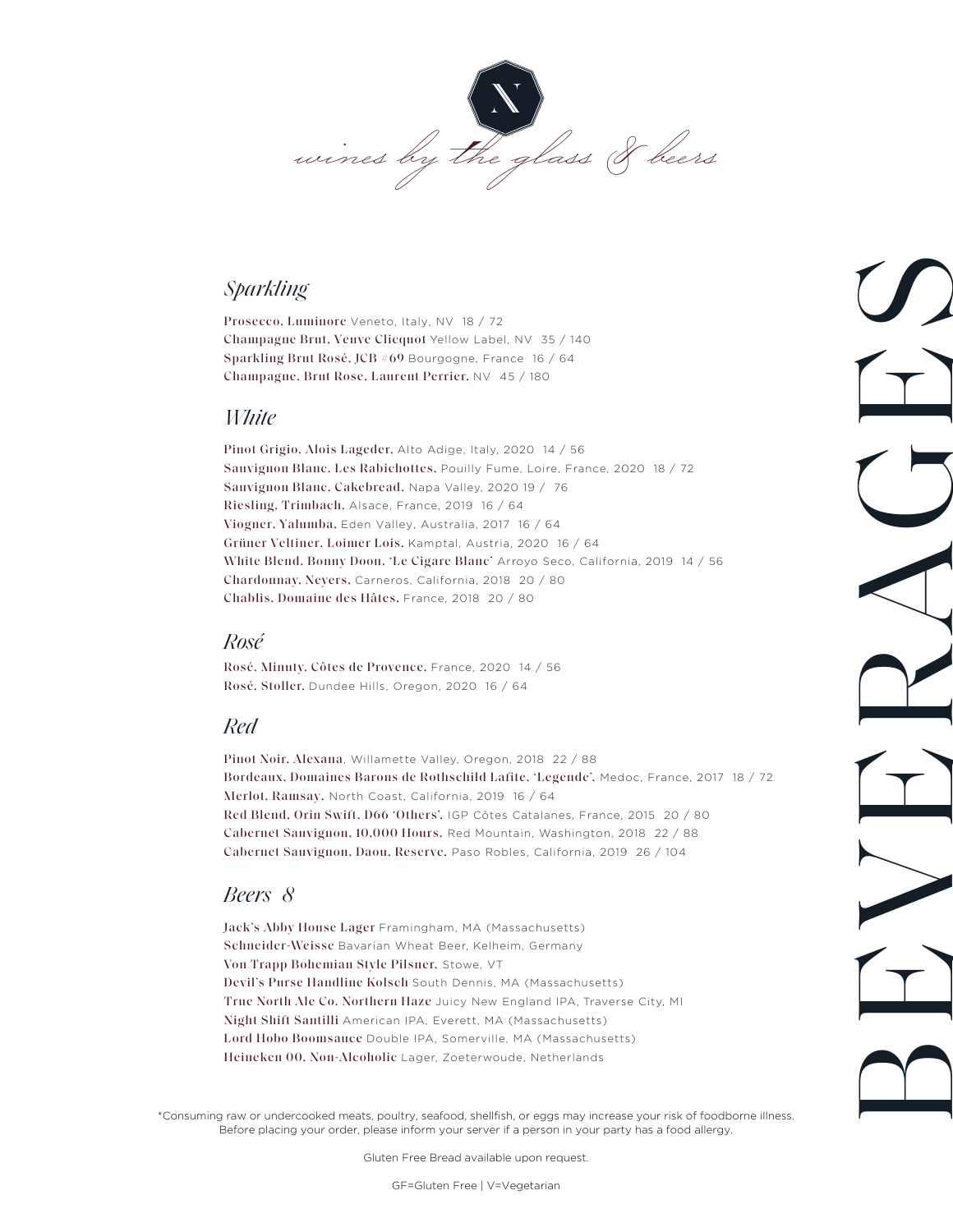

Pretzels 8 Lark Coconut Butter Shortbread Cookies 8 M&Ms Peanuts 8 Bixby Dark Chocolate Hazelnut + Raisin, Maine Sea Salt Bar 12 Sail Mix 10 Saltie Girl Chips 6 Taza Wicked Dark Chocolate 10 Almond Sweet Toffee Sloops 10 Pagliarese Chianti Classico, Italy 16 Larkan Red Blend Napa Valley 18 On Y Va Sauvignon Blanc Loire Valley 14 Nomadica Sparkling Rosé California 140 Ruinart Brut 22 Fernet Branca 12 Bombay Sapphire 12 Grey Goose Vodka 12 Casamigos Reposado 12 WhistlePig Rye 12 Smuggler's Notch Rum 12 Bully Boy Old Fashioned 25 Night Shift Santilli American IPA 8 Lord Hobo Boomsauce Double IPA 8 Jack's Abby House Lager 8 Arctic Chill Raspberry Lime 8 Diet Coke 6 Coca Cola 6 Fazenda Nitro Brew 6 Harmless Harvest Coconut Water 8 San Pellegrino 6 6<br>ill Raspberry Lii<br>by House Lager<br>o Boomsauce De<br>ft Santilli Ameri<br>Old Fashioned Everybody Water 6<br>
San Pellegrino 6<br>
Spindrift 6<br>
Harmless Harvest Coconut Water 8<br>
Fazenda Nitro Brew 6<br>
Coca Cola 6<br>
Diet Coke 6<br>
Arctic Chill Raspberry Lime 8<br>
Jack's Abby House Lager 8<br>
Lord Hobo Boomsauce Double IPA 8 Everybody Water 6 Spindrift 6

HOND BAR

\*Consuming raw or undercooked meats, poultry, seafood, shellfish, or eggs may increase your risk of foodborne illness. Before placing your order, please inform your server if a person in your party has a food allergy.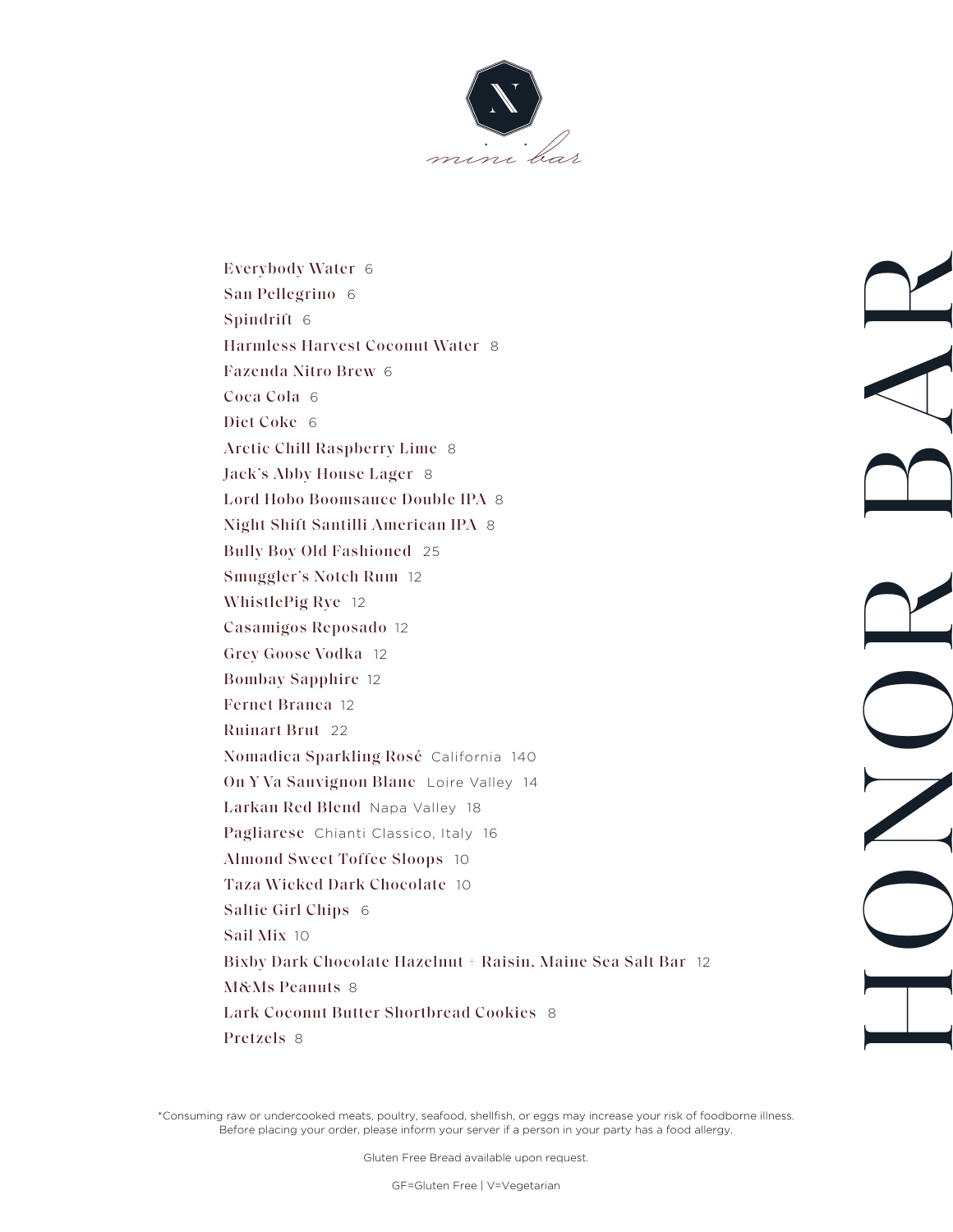

## *Tequila*

Jose Cuervo Tradicional 15 Don Julio 16 Patron 15 Casa Dragones Blanco 28 **BLANCO** 

#### **REPOSADO**

Clase Azul 27 Jose Cuervo Tradicional 16 Don Julio 18 1800 16 Herradura 16 Patron 18

**AÑEJO** 

Don Julio | 20 1800 | 18 Herradura | 18 Patron | 20

#### **EXTRA AÑEJO CRISTALINO**

Don Julio 1942 45 Don Fulano Imperial 30 Casa Dragones Joven 90 Don Julio 70 23 de la Familia 47

1800 Cristalino 22 Jose Cuervo Reserva Maestro Dobel Diamante 20

### *Mezcal*

Del Maguey Vida 15 Del Maguey Chichicapa 26 Del Maguey Tobala 48 Mezcales de Leyenda Cupreata Artesanal 18 Mezcales de Leyenda Cenizo Blanco 25

#### *Rum*

Probitas White Blended Rum 15 Plantation Artisanal Rum Xaymaca 15 Paranubes Oaxaca 14 Flor de Caña 7yr 15 Diplomatico Reserva Exclusiva 24 Diplomatico No. 3 Distillery Collection 26 Ron Zacapa 23 18 Ron Zacapa XO 35

HOND BAR

### *Bourbon*

Angel's Envy 17 Bakers 17 Basil Hayden 16 Blantons 20 Woodford Reserve 16 Knob Creek 15 Maker's Mark 15 Four Roses Single Barrel 16 Michter's US 1 15 Michter's 10yr Single Barrel Bourbon 90

Old Rip Van Winkle 10yr 50 Pappy Van Winkle 12yr 100 Henry McKenna Single Barrel 15 Widow Jane 10yr 16 Eagle Rare 16 Stagg Jr. Bourbon 40 Rock Hill Farms Single Barrel 100 Elmer T. Lee 69 George T. Stagg 15yr 100 Elijah Craig Small Batch 18

\*Consuming raw or undercooked meats, poultry, seafood, shellfish, or eggs may increase your risk of foodborne illness. Before placing your order, please inform your server if a person in your party has a food allergy.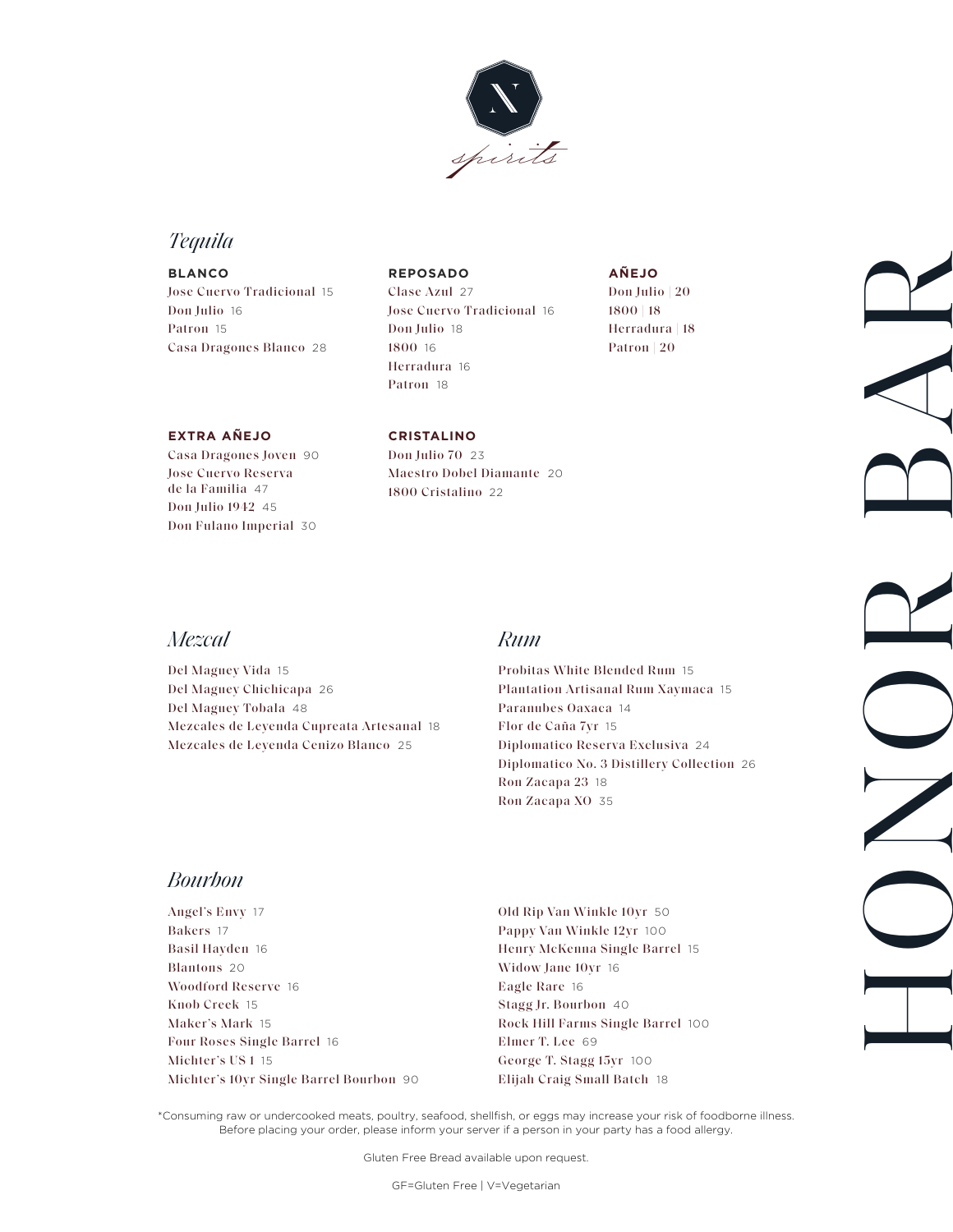

## *Whiskey*

**RYE** 

**AMERICAN WHISKEY** WhistlePig Farm Pikesville 18<br> **AMERICAN WHISKEY** Straight 10yr 18 Sazerac 14 Jack Daniel's 14 Straight 10yr 18 Sazerac <sup>14</sup> Putnam New England 14 Bully Boy White 16 Bully Boy 16

## WhistlePig 12yr Old World 34 Whistlepig 15yr 44 Michter's US 1 15 Michter's 10yr 90

Putnam New England 16 1792 16 Templeton 15 Rittenhouse 16

#### **IRISH WHISKEY CANADIAN WHISKEY JAPANESE WHISKEY**

Bushmills 14 Crown Royal 14 Hakushu 12yr 30 Jameson 14 Lot No. 40 Whiskey 14 Yamazaki 12yr 42 Tullamore Dew 14 Caribou Crossing 22 Toki 13 Teeling 15 Hibiki 17 56 Drumshambo Single Pot Still 18 **Hibiki Harmony 32** 

#### *Scotch*

**LOWLANDS HIGHLAND** 

Talisker 15

Auchentoshan 12yr 35 Aberfeldy 18 Oban 14yr 20 Glenkinchie 12yr 20 Dalwhinnie 22 Dalmore 12yr 20 Glenmorangie Nectar D'Or 22 Dalmore 18yr 55 **SKYE Glenmorangie 10yr** 15 Dalmore 25yr 135

Ardbeg 22 Balvenie 12 15 Craigellachie 13yr 25 Lagavulin 16yr 25 Balvenie 15yr Single Cask 30 Macallan 12yr 16 Laphroaig 10yr 22 Balvenie 21 64 Macallan 18yr 60 Ardbeg 10yr 22 Cragganmore 20 Macallan 25yr 118 Glenfiddich 18yr 20 Glenlivet 12yr 53

HOND BAR

**ISLAY SPEYSIDE Glenfiddich 14** 

#### **BLENDED**

Johnny Walker Black 14 Chivas Regal 12 14 Monkey Shoulder 16

Johnny Walker Blue 65 Chivas Regal 18 25 Mossburn Island Blended 18

\*Consuming raw or undercooked meats, poultry, seafood, shellfish, or eggs may increase your risk of foodborne illness. Before placing your order, please inform your server if a person in your party has a food allergy.